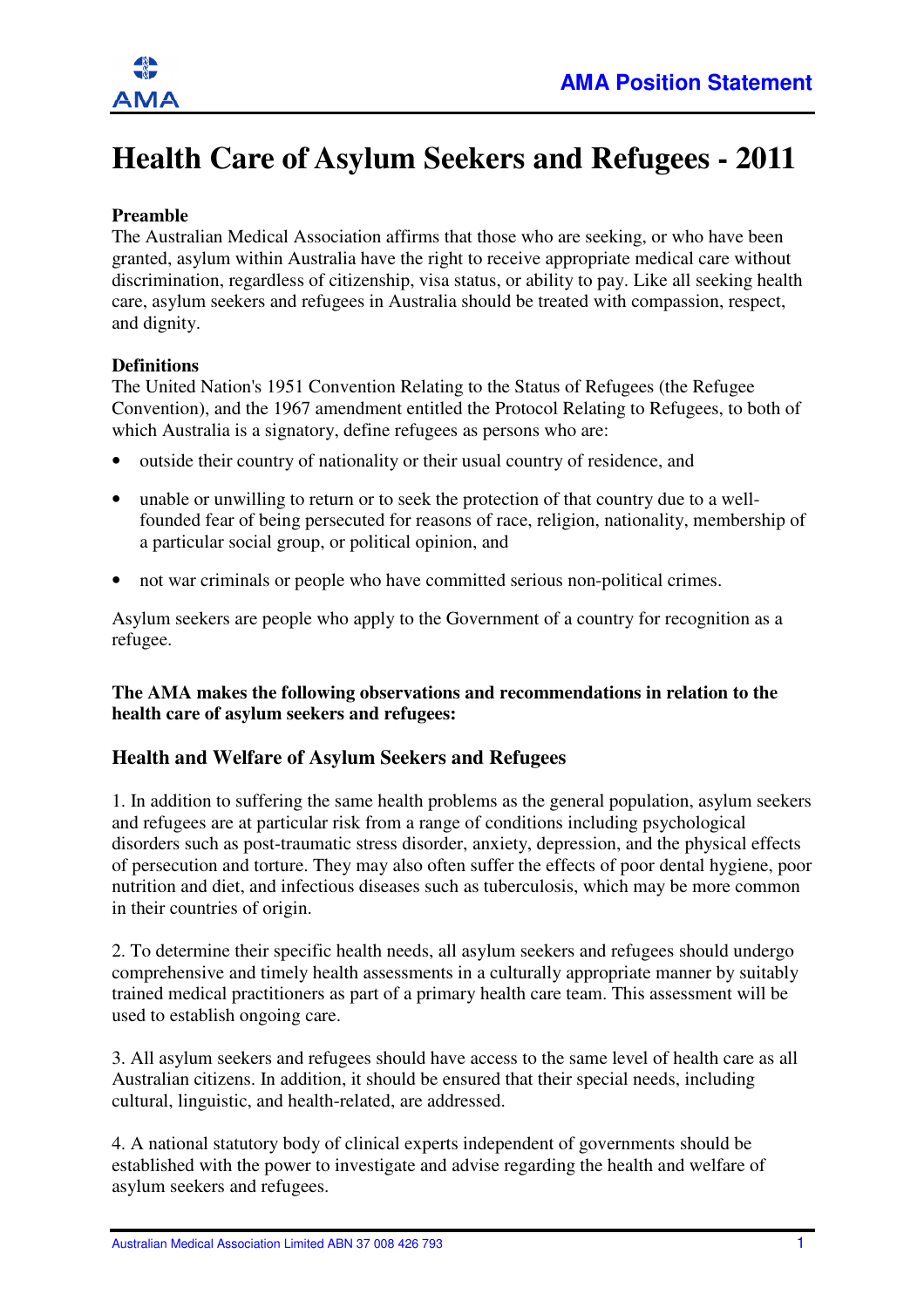

5. All asylum seekers and refugees, independent of their citizenship or visa status, should have universal access to basic health care, counseling and educational and training opportunities. Refugees and asylum seekers living in the community should also have access to Medicare and the Pharmaceutical Benefits Scheme (PBS), state welfare and employment support, and appropriate settlement services. Immigration policies that restrict the social and economic rights of disadvantaged groups of people, such as asylum seekers and refugees, can have adverse impacts on their health and wellbeing.

6. Health and welfare services for asylum seekers in detention and in the community should be adequately resourced and integrated at State and Federal level. This includes staff education, training, and support.

7. Refugees, and asylum seekers living in the community, should have continued access to culturally appropriate health care, including specialist care, to meet their ongoing health needs, including rehabilitation.

8. More research is needed into the health status and health care of asylum seekers and refugees, both within the community and in detention centres, to assist medical practitioners in the care of these groups, and the development of appropriate services.

9. More research is needed into the impact of immigration controls, such as the prolonged, indeterminate use of detention, on the health of asylum seekers, including those eventually determined to be refugees.

# **Medical Practitioners**

10. Medical practitioners should:

- act in the best interests of the patient;
- not authorise or approve any physical punishment, nor participate in any form of inhumane treatment, nor be called upon to do so by authorities; and
- provide medical treatment in a culturally and linguistically appropriate manner.

11. Medical practitioners should at all times insist that the rights of their patients be respected and not allow lower standards of care to be provided. In particular, the right to privacy and confidentiality must be protected.

12. Appropriate medical treatment teams should include members with the skills outlined above. Medical practitioners providing full assessment of asylum seekers and refugees should be suitably trained in:

- identifying victims of torture and assessment and management of related trauma;
- identification of suicide risk, screening for mental health conditions (including among children and adolescents) and monitoring and management of these conditions;
- responding to the medical, physical, emotional, and developmental needs of children and families; and
- recognising particular health-related conditions which may be more common in an asylum seeker's or refugee's home country than here in Australia (eg. tuberculosis).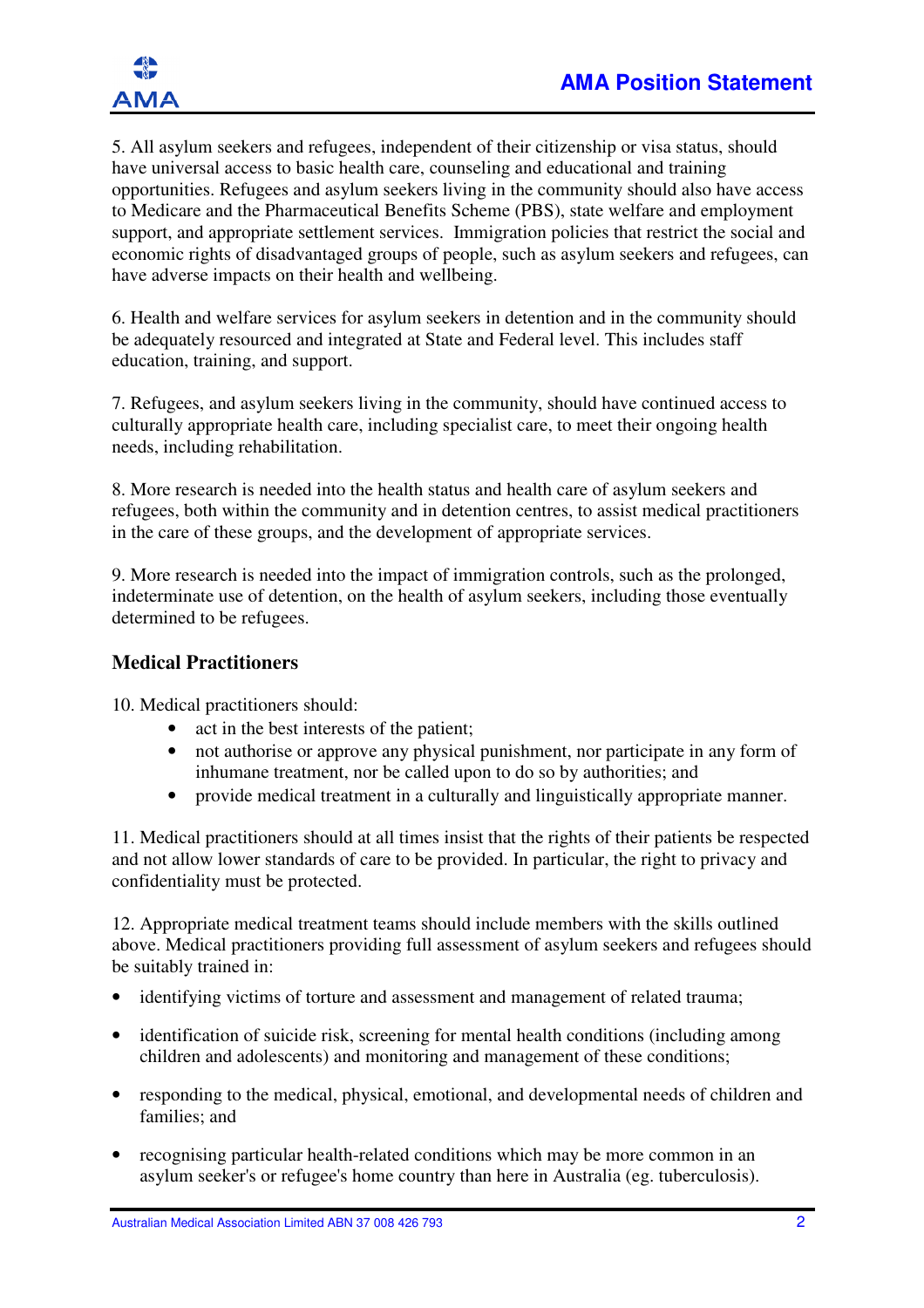13. Professional medical organisations should develop a set of ethical guidelines to support medical practitioners working with asylum seekers and refugees in whatever context.

# **Issues Specific to Asylum Seekers**

Asylum seekers are generally not afforded the same rights as refugees. They are often not given the same access to freedom of movement, to work, or to medical care. These restrictions can adversely affect health and wellbeing, particularly mental health. Issues specific to immigration detention centres are addressed below.

### **Immigration Detention Centres**

14. Prolonged, indeterminate detention of asylum seekers in immigration detention centres violates basic human rights and contributes adversely to health. The longer a person is in detention, the higher their risk of mental illness. Detention in immigration detention centres should be used only as a last resort, and for the shortest practicable time. Solutions to prolonged, indeterminate detention must be sought as a matter of urgency.

15. In order that asylum seekers do not spend a prolonged, indeterminate period of time in detention, the Government must set in law an absolute maximum duration that an asylum seeker can spend in detention. After such time, the asylum seeker should be allowed to live in the community while their visa application continues to be assessed. The determination of an absolute maximum time that asylum seekers can spend in detention must be undertaken with appropriate public consultation.

16. Where immigration detention centres continue to be used to detain asylum seekers, governments must provide basic humane standards of living conditions. They must strive to achieve world's best practice in all Australian detention centres, whether located within Australia or offshore. This includes accommodating the health, linguistic, cultural, social, educational, privacy, gender-specific and religious needs of asylum seekers.

17. Health and medical services in immigration detention centres should only be provided by organizations that have the full capacity to provide an appropriate range of health and medical care to all detainees as needed, and according to best practice standards in health care delivery (as would apply in the general community). Adherence to these standards should be guaranteed through a process of ongoing monitoring of detainees health by an independent statutory body of clinical experts with powers to acquire information and investigate conditions in centres as it determines.

18. The assessment and provision of medical care to asylum seekers in detention must be undertaken by medical practitioners.

19. Health screening should be undertaken by a medical practitioner or a nurse. Health screening for addictive, physical, and psychiatric problems, including potential suicide risk, should occur on admission to the centre. All significant medical findings should be referred immediately to a medical practitioner.

20. Medications should be administered by medical professionals or nurses and not detention centre staff, and provisions should be in place for the appropriate management of detainees' medications.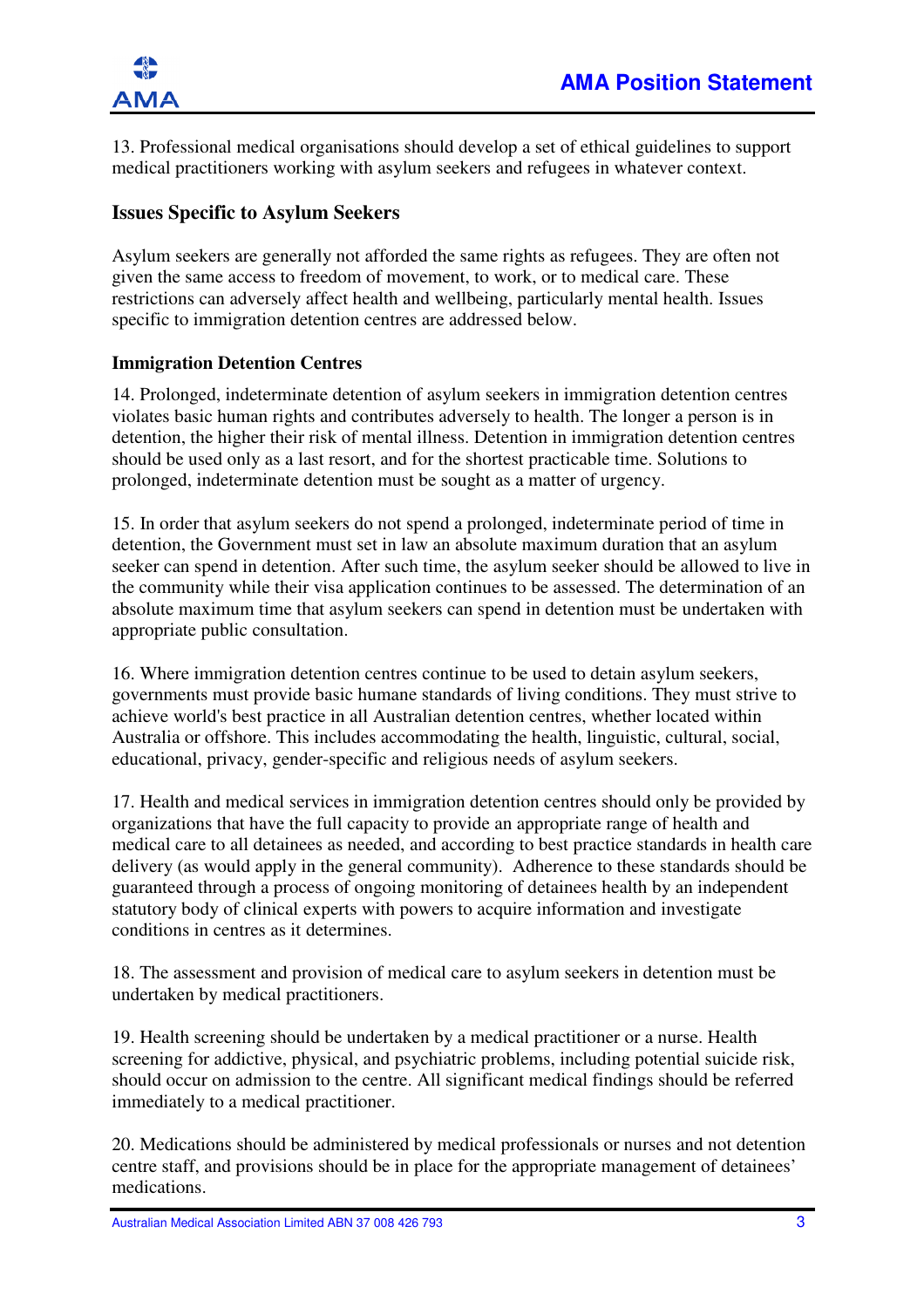

21. Detention center staff and management should ensure that the instructions provided by medical practitioners for the health and wellbeing of detainees are implemented.

22. Doctors providing services in immigration detention centres should be experienced medical professionals. Where junior doctors are contracted, they must have available to them appropriate medical professional support and advice, and their welfare should be ensured.

23. Continuity of medical care for detainees should be ensured as much as is reasonably possible and steps should be taken to avoid a high turnover of medical and other staff in services provided to detainees.

24. Reviews of detainees' health status must occur regularly.

25. The provision of health care is potentially constrained due to the physical and social environment of detention centres, particularly those located 'offshore'. Those in detention should have timely access to good quality ongoing health care, including emergency and specialist services, to the same standard as is available to Australian citizens. Those who require assessment or treatment that cannot be undertaken within the detention centre environment should be transferred to an appropriate centre in a timely manner.

26. Those in detention should have access to appropriate specialist services including obstetric and gynaecological services, antenatal and postnatal care, paediatric services, mental health, rehabilitation, allied health services, and dental services.

27. Continuity of care needs to be maintained for refugees and asylum seekers released into the community. They should be fully informed about the Medicare and PBS schemes and how to access the full range of health care and medical options available in the community. Provision must also be made for ongoing social support services in the community when an asylum seeker is released.

28. Individuals who are released into the community must have timely access to their medical records from their time in detention. Those who are deported should receive a copy of their medical record from their time in detention to take with them.

29. Any measure to reintroduce Temporary Protection Visas (TPVs) must be opposed. These visas impose undue stress and anxiety on individuals because they cannot apply for permanent visas and are unable to travel in and out of Australia, or access family reunion schemes. TPVs undermine the ability to successfully integrate into the community.

30. All asylum seekers and refugees should be afforded access to Government support services, including entitlement to family reunion and settlement services.

### Children

31. Children are particularly vulnerable and the detention environment places enormous stress on them. Children often witness behavioural and psychological distress in adults, including their parents, violence and self-harm, and experience separation from family members.

32. Children appear to be at particular risk of sexual violence.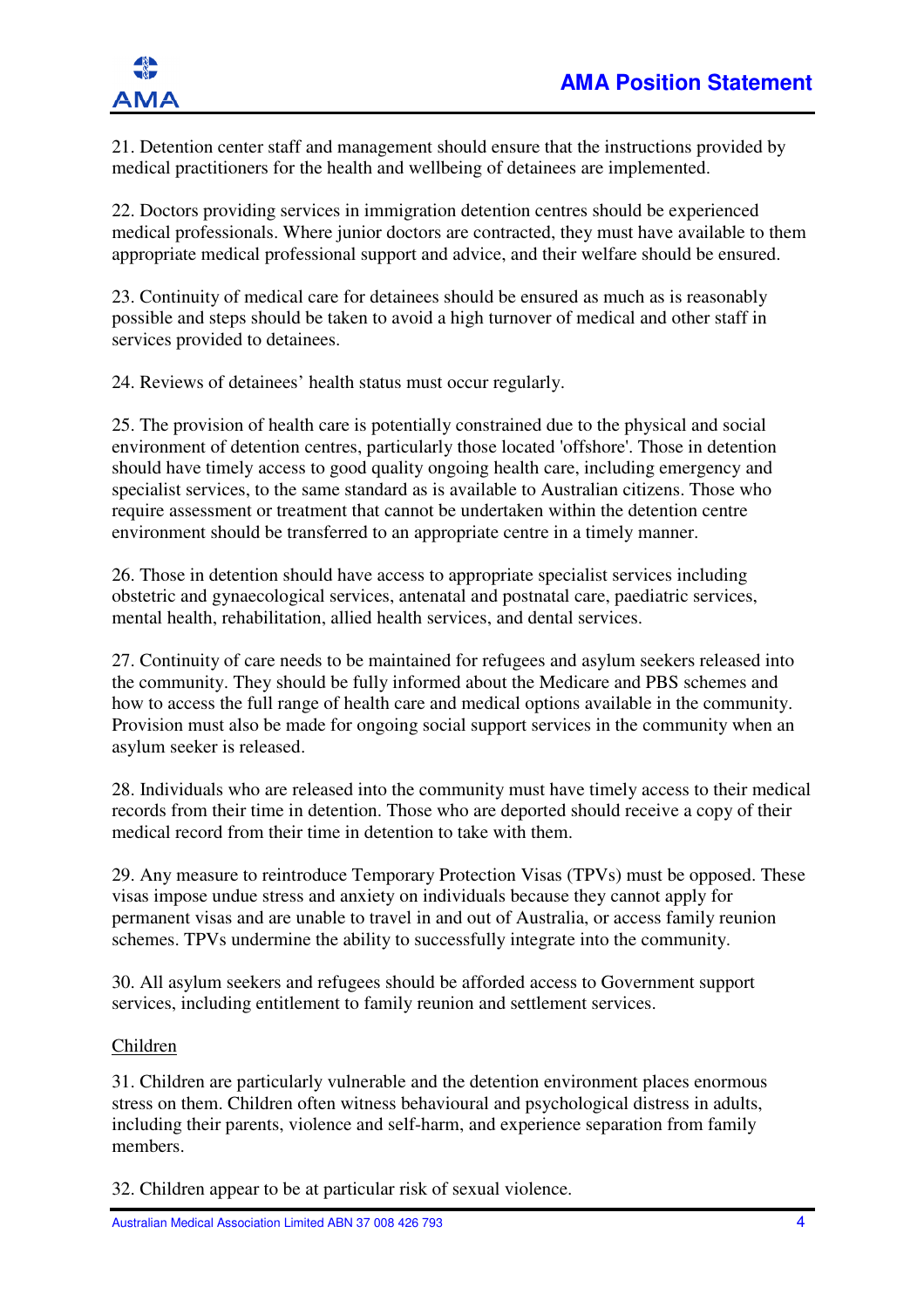

33. An unaccompanied child should never be placed in detention.

34. An accompanied child should be kept in detention for the shortest possible time, but no more than one month. By the end of one month, a suitable placement for the child with at least one adult family member must be identified.

35. Children and their families should never be placed among the general detention centre community, but should reside in a separate living area.

#### Hunger Strikers

36. The AMA believes that the detention centre environment should never become so intolerable that asylum seekers would consider going on a hunger strike as a means of protesting about their living conditions. Similarly, visa-processing procedures should be expedited to avoid self-harm due to frustration.

37. Where an individual voluntarily refuses nourishment and is considered by a medical practitioner to be capable of forming an unimpaired and rational judgment concerning the consequences of such a voluntary refusal of nourishment, the practitioner should be free to refuse to co-operate in artificial feeding. The decision as to the capacity of the individual to form such a judgment should be confirmed by at least one other independent medical practitioner. The practitioners must explain to the individual the consequences of refusal of nourishment.

38. Doctors should become involved with the hunger strikers before, or immediately upon commencement, of a hunger strike in order to continually assess the hunger striker's physical and mental health, counsel the hunger striker regarding the adverse health effects associated with going on a hunger strike, and discuss with the hunger striker his/her wishes regarding artificial nutrition/hydration should he/she lose decision-making capacity. Health staff should have free and unfettered access to hunger strikers.

39. In accordance with the World Medical Association Declaration on Hunger Strikers (Declaration of Malta), if the hunger striker loses decision-making capacity, the doctor must be free to make treatment decisions that he/she considers to be in the best interests of that particular individual.

40. It is recognised that an individual who takes part in a group hunger strike may feel pressured by the other participants to continue the strike, even if he/she does not want to continue. A hunger striker must be allowed to withdraw from the hunger strike at any time, for any reason.

#### **See also:**

AMA Code of Ethics 2004 – Editorially Revised 2006.

World Medical Association Declaration on Hunger Strikers (Declaration of Malta), as editorially revised at the 44th World Medical Assembly Marbella, Spain, September 1992.